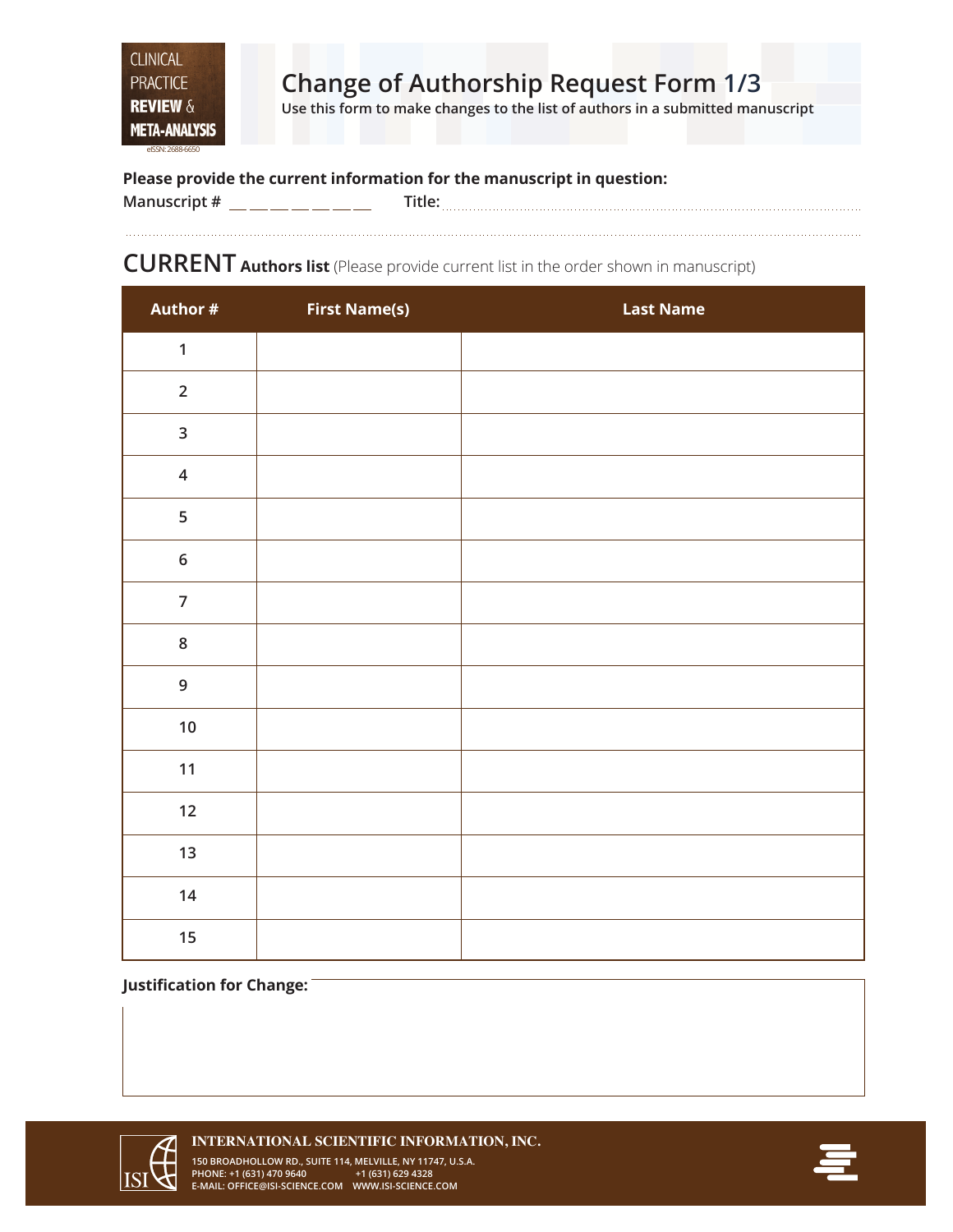eISSN: 2688-6650

# **PROPOSED Authors list** (Provide new list in the order that it should appear in manuscript)

| Author #       | <b>First Name(s)</b> | <b>Last Name</b> |
|----------------|----------------------|------------------|
| $\mathbf{1}$   |                      |                  |
| $\overline{2}$ |                      |                  |
| $\mathsf{3}$   |                      |                  |
| $\overline{4}$ |                      |                  |
| 5              |                      |                  |
| $\bf 6$        |                      |                  |
| $\overline{7}$ |                      |                  |
| $\bf 8$        |                      |                  |
| 9              |                      |                  |
| $10$           |                      |                  |
| 11             |                      |                  |
| 12             |                      |                  |
| 13             |                      |                  |
| 14             |                      |                  |
| 15             |                      |                  |